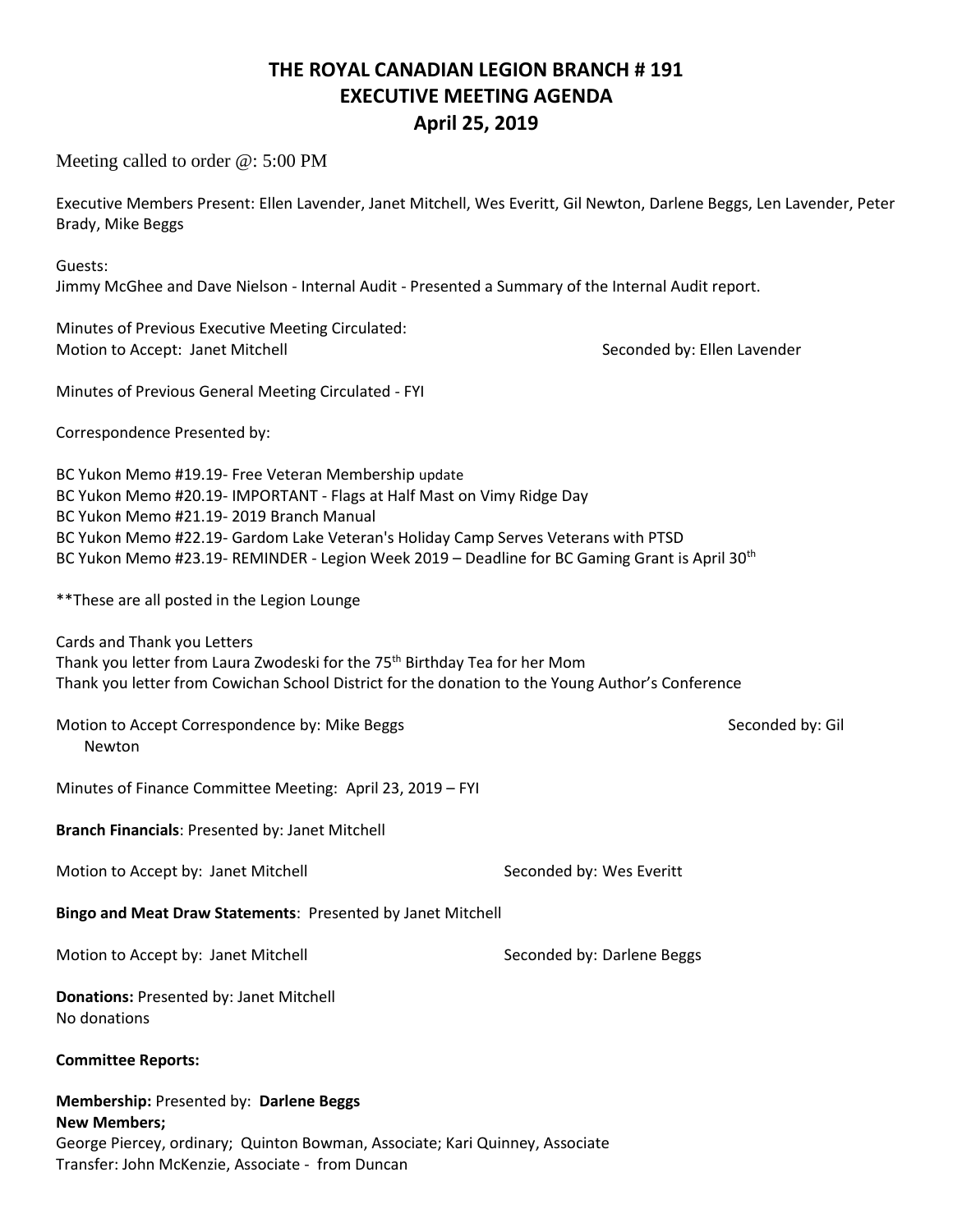## **THE ROYAL CANADIAN LEGION BRANCH # 191 EXECUTIVE MEETING AGENDA April 25, 2019**

Motion to Accept by: Darlene Beggs Seconded by: Ellen Lavender

**PRO:** Presented by: Colin Murphy N/R

**Sick & Visiting:** Presented by: **Diane Murphy** N/R

**Youth & Sports:** Presented by: **Rob Graham** N/R

**Service Officer:** Presented by**: Mike Beggs** N/R

**Poppy:** Presented by: **Janet Mitchell** N/R

**Bar:** Presented by: **Peter Brady** N/R

**House:** Presented by: **Gil Newton:** Gutters repaired by Keith Palou & Gil Newton; Weeds taken care of by Howard Ballard; Hall Kitchen Cooler repairs are ongoing; Lounge kitchen cooler needs attention, water problems.

**Zone:** Presented by: **Wes Everitt** : next meeting 12 may 2019 at Br 210 lake Cowichan

**Honours & Awards:** Presented by: **Wes Everitt:** 30 June 2019 is the cut off date for Service recognition Book submissions.

**Sgt. at Arms:** Presented by: **Wes Everitt:** Summer dress in effect 01 May 2019

#### **Ways & Means**: Presented by: **Ellen Lavender**

**April 6, 2019 -** Dry Grad Fundraiser - We had 3 volunteers in the kitchen from 5 to 9 PM as well as a bartender and cashier. The parent group and grads all appreciated the help. **April 28** - Dart Tournament - We will be serving breakfast sandwiches, burgers, hot dogs, fries, and BLT's Lounge kitchen profits; Aril 12 - \$130, April 19 - \$159

Motion to Accept Committee Reports by: Wes Everitt Seconded by: Darlene Beggs

#### **OLD BUSINESS:**

Budget: Approved Yearend report: Approved Internal Audit: Completed Open House: Week of 25 June - Legion Week - A request for funds has been submitted Gaming – Bingo and meat draw licences have been received. Convention - An amount not to exceed \$1,500.00 has been recommended to support our attending member.

**NEW BUSINESS:**

Raises for Staff and Janitor

Motion to adjourn by: Janet Mitchell Seconded by: Gil Newton

Adjourned at 5:40 PM